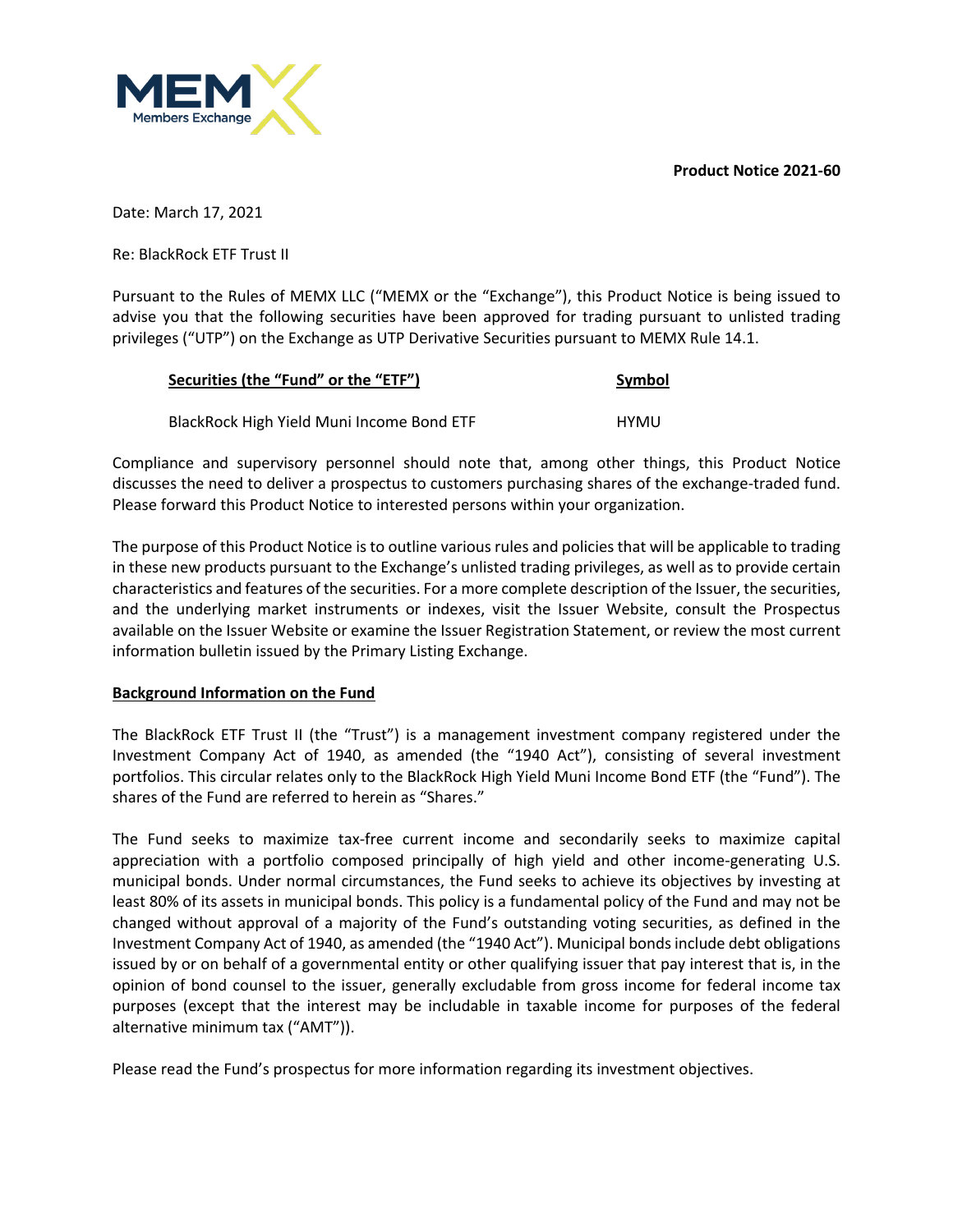As described more fully in the Trust's prospectus and Statement of Additional Information, the Fund will issue and redeem Shares on a continuous basis at their net asset value ("NAV") only in large blocks of Shares called a "Creation Unit", or multiples thereof (typically 20,000 to 100,000 Shares). Creation Units will be issued and redeemed principally in-kind for securities included in the underlying index. Except when aggregated in Creation Units, the Shares may not be redeemed with the Fund.

Shares are held in book-entry form, which means that no Share certificates are issued. The Depository Trust Company or its nominee is the record owner of all outstanding Shares of the Funds and is recognized as the owner of all Shares for all purposes.

The NAV per Share for the Fund is computed by dividing the value of the net assets of the Fund (i.e., the value of its total assets less total liabilities) by the total number of Shares outstanding. Expenses and fees are accrued daily and taken into account for purposes of determining NAV. The NAV of each Fund is determined each business day after the close of trading (ordinarily 4:00 p.m., Eastern Time or "ET") of the New York Stock Exchange. Any assets or liabilities denominated in currencies other than the U.S. dollar are converted into U.S. dollars at the current market rates on the date of valuation as quoted by one or more sources. A major market data vendor will disseminate the Intraday Indicative Value (IIV) for the Shares of the fund through regular trading hours.

The registration statement for the Fund describes the various fees and expenses for the Fund's Shares. For a more complete description of the Fund and the underlying Index, visit the Fund's website at www.blackrock.com.

## **Principal Risks**

Interested persons are referred to the discussion in the prospectus for the Fund of the principal risks of an investment in the Fund. These may include, but are not limited to, asset class risk, authorized participant concentration risk, concentration risk, currency risk, cyber security risk, equity securities risk, fluctuation of net asset value risk (NAV), index risk, industry/sector risk, issuer risk, management risk, market maker risk, market risk, market trading risk, non-correlation risk, non-diversification risk, passive investment risk, replication management risk, securities lending risk, tracking error risk, trading issues risk, and valuation risk.

In addition, the market prices of the Shares will fluctuate in accordance with changes in NAV as well as the supply and demand for the Shares. As a result, the Shares may trade at market prices that may differ from their NAV. The NAV of the Shares of the Fund will fluctuate with changes in the market value of the Fund's holdings.

## **Exchange Rules Applicable to Trading in the Shares**

Trading in the Shares on MEMX is subject to MEMX trading rules.

## **Trading Hours**

The value of the Index underlying the Shares will be disseminated to the data vendors every 15 seconds during the Regular Trading Session.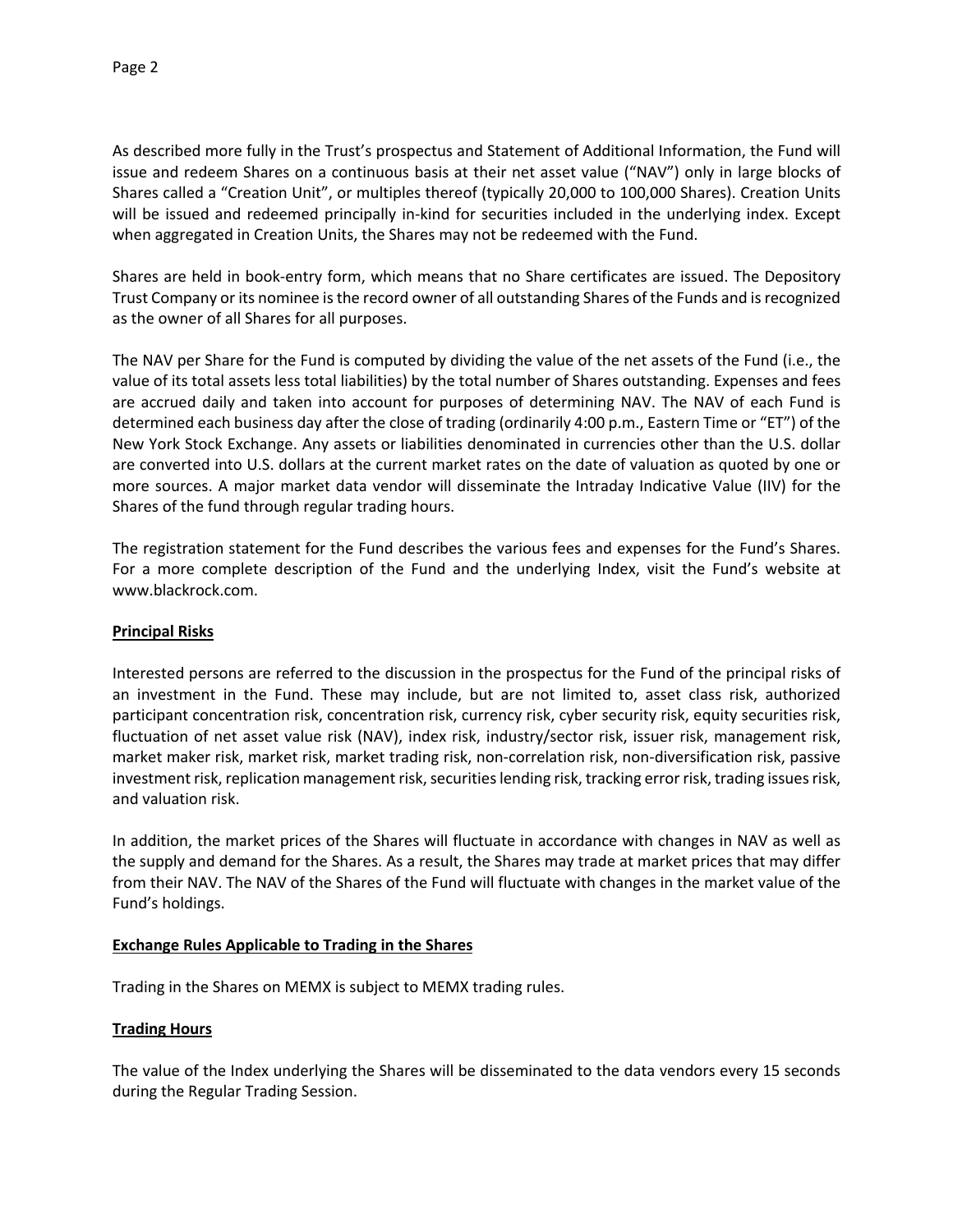The Shares will trade on MEMX between 7:00 am and 5:00 pm (EST). Please note that trading in the Shares during the Exchange's Pre-Market and Post-Market Sessions ("Extended Market Sessions") may result in additional trading risks which include: (1) that the current underlying indicative value may not be updated during the Extended Market Sessions, (2) lower liquidity in the Extended Market Sessions may impact pricing, (3) higher volatility in the Extended Market Sessions may impact pricing, (4) wider spreads may occur in the Extended Markets Sessions, and (5) because the indicative value is not calculated or widely disseminated during the Extended Market Sessions, an investor who is unable to calculate an implied value for the Shares in those sessions may be at a disadvantage to market professionals.

## **Dissemination of Data**

The Consolidated Tape Association will disseminate real time trade and quote information for the Shares to Tape B.

| <b>Name</b>                                         | <b>Listing Market</b> | <b>Trading</b><br><b>Symbol</b> | <b>IOPV</b><br><b>Symbol</b> | <b>NAV</b><br><b>Symbol</b> |
|-----------------------------------------------------|-----------------------|---------------------------------|------------------------------|-----------------------------|
| BlackRock High Yield Muni Income Bond<br><b>ETF</b> | <b>BATS</b>           | <b>HYMU</b>                     | HYMU.IV                      | HYMU.NV                     |

## **Delivery of a Prospectus**

Exchange Members should be mindful of applicable prospectus delivery requirements under the federal securities laws with respect to transactions in the Fund. Prospectuses may be obtained through the Fund's website. The Prospectus for the Fund does not contain all of the information set forth in the Fund's Registration Statement (including the exhibits to the Registration Statement), parts of which have been omitted in accordance with the rules and regulations of the SEC. For further information about the Fund, please refer to its Registration Statement.

In the event that the Fund relies upon an order by the SEC exempting the Shares from certain prospectus delivery requirements under Section 24(d) of the 1940 Act and in the future make available a written product description, Exchange Rules require that Exchange Members provide to all purchasers of Shares a written description of the terms and characteristics of such securities, in a form prepared by the Issuer of the Fund, no later than the time a confirmation of the first transaction in the Shares is delivered to such purchaser. In addition, Exchange Members shall include such a written description with any sales material relating to the Shares that is provided to customers or the public. Any other written materials provided by a MEMX member to customers or the public making specific reference to the Shares as an investment vehicle must include a statement in substantially the following form: "A circular describing the terms and characteristics of [the UTP Derivative Securities] has been prepared by the [open-ended management investment company name] and is available from your broker. It is recommended that you obtain and review such circular before purchasing [the UTP Derivative Securities]."

An Exchange member carrying an omnibus account for a non-member broker-dealer is required to inform such non-member that execution of an order to purchase Shares for such omnibus account will be deemed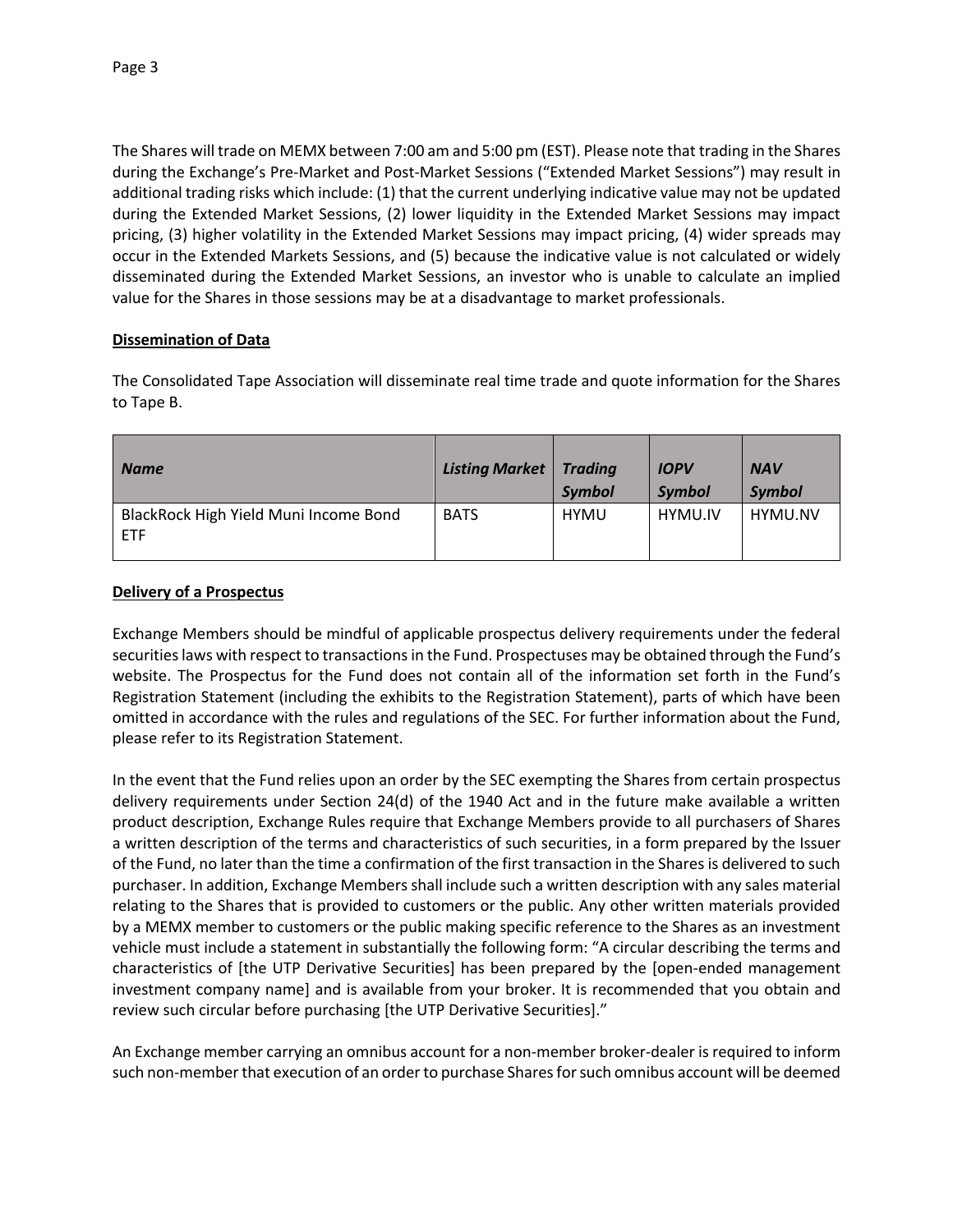to constitute agreement by the non-member to make such written description available to its customers on the same terms as are directly applicable to such Exchange member under this rule.

Upon request of a customer, Exchange Members also shall provide a copy of the Prospectus.

#### **Suitability**

Trading in the securities on the Exchange will be subject to MEMX Rule 3.7 and other applicable suitability rules. Members recommending transactions in the securities to customers should make a determination that the recommendation is suitable for the customer.

#### **Trading Halts**

The Exchange will halt trading in the Shares of a security in accordance with the Exchange's Rules. The grounds for a halt include a halt because the intraday indicative value of the security and/or the value of its underlying index are not being disseminated as required, a halt for other regulatory reasons or due to other conditions or circumstances deemed to be detrimental to the maintenance of a free and orderly market. In addition, MEMX will stop trading the Shares of a security if the primary market de-lists the security.

#### **Exemptive, Interpretive and No-Action Relief Under Federal Securities Regulations**

The Securities and Exchange Commission (the "SEC") has issued letters granting exemptive, interpretive and no-action relief from certain provisions of rules under the Securities Exchange Act of 1934 for exchange- traded securities listed and traded on a registered national securities exchange that meet certain criteria.

**AS WHAT FOLLOWS IS ONLY A SUMMARY OF THE RELIEF OUTLINED IN THE NO-ACTION LETTERS REFERENCED ABOVE, THE EXCHANGE ADVISES INTERESTED PARTIES TO CONSULT THE NO-ACTION LETTERS FOR MORE COMPLETE INFORMATION REGARDING THE MATTERS COVERED THEREIN AND THE APPLICABILITY OF THE RELIEF GRANTED IN RESPECT OF TRADING IN SECURITIES. INTERESTED PARTIES SHOULD ALSO CONSULT THEIR PROFESSIONAL ADVISORS.**

#### **Regulation M Exemptions**

Generally, Rules 101 and 102 of Regulation M prohibit any "distribution participant" and its "affiliated purchasers" from bidding for, purchasing, or attempting to induce any person to bid for or purchase any security which is the subject of a distribution until after the applicable restricted period, except as specifically permitted in Regulation M. The provisions of the Rules apply to underwriters, prospective underwriters, brokers, dealers, and other persons who have agreed to participate or are participating in a distribution of securities.

The SEC has granted an exemption from Rule 101 under Regulation M to permit persons participating in a distribution of shares of the above-mentioned Fund to engage in secondary market transactions in such shares during their participation in such a distribution. In addition, the SEC has granted relief under Regulation M to permit persons who may be deemed to be participating in the distribution of Shares of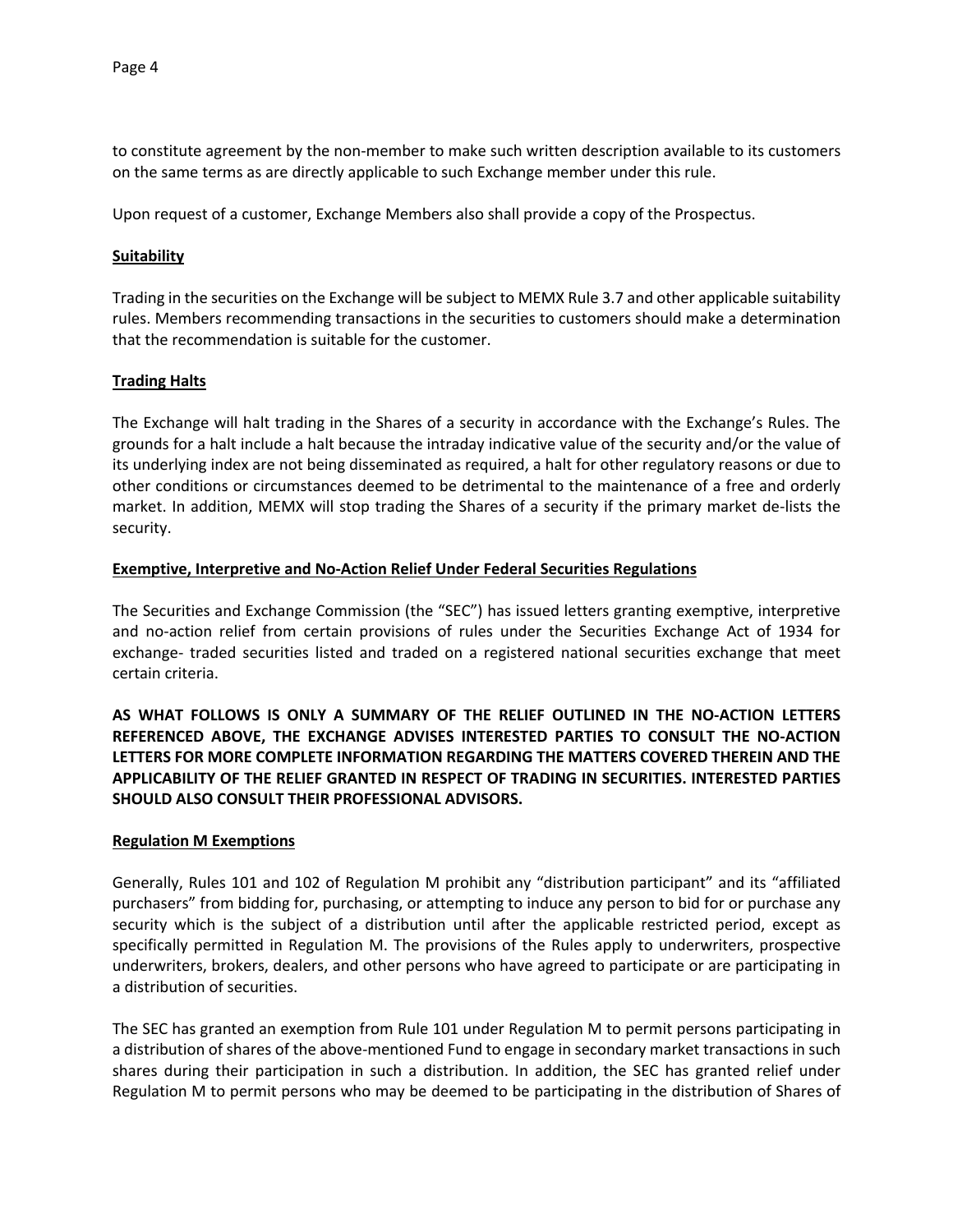the above-mentioned Fund (i) to purchase securities for the purpose of purchasing Creation Unit Aggregations of Fund Shares and (ii) to tender securities for redemption in Creation Unit Aggregations. Further, the SEC has clarified that the tender of Fund Shares to the Fund for redemption does not constitute a bid for or purchase of any of the Funds' securities during the restricted period of Rule 101. The SEC has also granted an exemption pursuant to paragraph (e) of Rule 102 under Regulation M to allow the redemption of Fund Shares in Creation Unit Aggregations during the continuous offering of Shares.

### **Rule 10b-10 (Customer Confirmations for Creation or Redemption of Fund Shares)**

Broker-dealers who handle purchases or redemptions of Fund Shares in Creation Unit size for customers will be permitted to provide such customers with a statement of the number of Creation Unit Aggregations created or redeemed without providing a statement of the identity, number and price of Shares of the individual securities tendered to the Fund for purposes of purchasing Creation Unit Aggregations ("Deposit Securities") or the identity, number and price of Shares to be delivered by the Trust for the Fund to the redeeming holder ("Redemption Securities"). The composition of the securities required to be tendered to the Fund for creation purposes and of the securities to be delivered on redemption will be disseminated each business day and will be applicable to requests for creations or redemption, as the case may be, on that day. This exemptive relief under Rule 10b-10 with respect to creations and redemption is subject to the following conditions:

- 1. Confirmations to customers engaging in creations or redemptions must state that all information required by Rule 10b-10 will be provided upon request;
- 2. Any such request by a customer for information required by Rule 10b-10 will be filed in a timely manner, in accordance with Rule 10b-10(c); and
- 3. Except for the identity, number, and price of Shares of the component securities of the Deposit Securities and Redemption Securities, as described above, confirmations to customers must disclose all other information required by Rule 10b-10(a).

## **Rule 14e-5**

An exemption from Rule 14e-5 has been granted to permit any person acting as a dealer-manager of a tender offer for a component security of the Fund (1) to redeem Fund Shares in Creation Unit Aggregations from the issuer that may include a security subject to such tender offer and (2) to purchase Fund Shares during such tender offer. In addition, a no-action position has been taken under Rule 14e-5 if a brokerdealer acting as a dealer-manager of a tender offer for a security of the Fund purchases or arranges to purchase such securities in the secondary market for the purpose of tendering such securities to purchase one or more Creation Unit Aggregations of Shares, if made in conformance with the following:

- 1. Such bids or purchases are effected in the ordinary course of business, in connection with a basket of 20 or more securities in which any security that is the subject of a distribution, or any reference security, does not comprise more than 5% of the value of the basket purchase; or
- 2. Purchases are effected as adjustments to such basket in the ordinary course of business as a result of a change in the composition of the underlying index; and